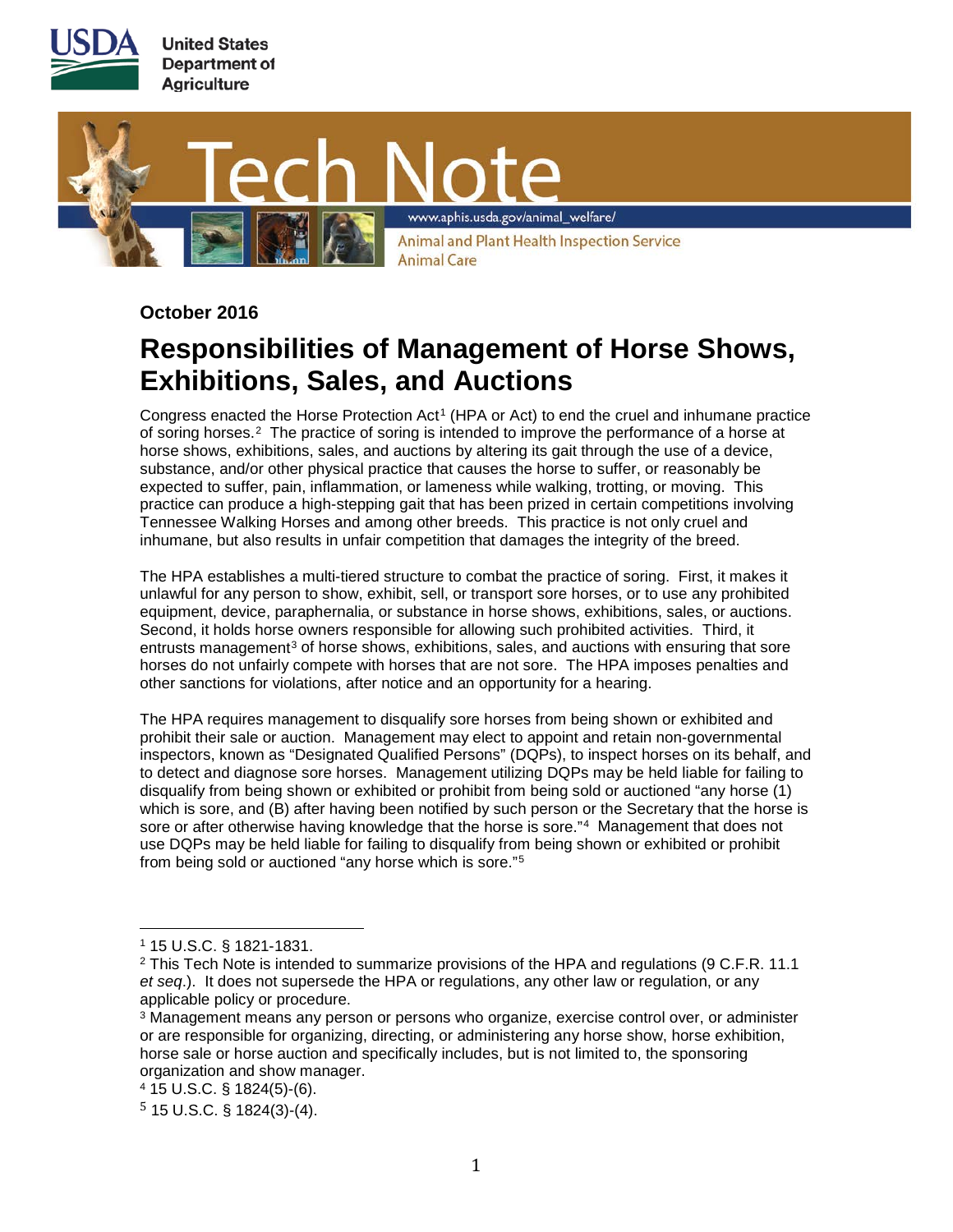In addition, the HPA and regulations issued thereunder entrust management with providing the USDA with adequate space and facilities to conduct inspections, maintaining and providing accurate records and information to the USDA, and other responsibilities. These responsibilities, which are summarized below, can be found in the HPA regulations, which are available on the Internet at: http://www.ecfr.gov/cgi-bin/text-

[idx?SID=7102da78cdb431b318e706ab608140cc&mc=true&node=pt9.1.11&rgn=div5.](http://www.ecfr.gov/cgi-bin/text-idx?SID=7102da78cdb431b318e706ab608140cc&mc=true&node=pt9.1.11&rgn=div5)

At all horse shows, exhibitions, sales, and auctions, management must:

- Allow APHIS representatives unlimited access to all areas of the horse show, exhibition, sale, or auction for the purpose of inspecting any horse, or any record required to be kept by regulation or otherwise maintained.
- Allow APHIS representatives to examine and make copies of any and all records, either required or otherwise maintained, pertaining to any horse, during ordinary business hours or such other times as may be mutually agreed upon. Management must also make available to APHIS a room, table or other facilities necessary for proper examination of such records.
- Provide sufficient space and facilities for APHIS representatives to carry out their duties under the HPA, including:
	- o Sufficient space to inspect horses, in a convenient location that is acceptable to the APHIS Show Veterinarian.
	- o Protection from the elements of nature (i.e. rain, snow, sleet, hail, etc.).
	- o A means to control onlookers so that APHIS representatives can work safely and without interference.
	- o An accessible, reliable, and convenient electrical power source if requested.
	- o Appropriate areas for horses awaiting inspection and for detained horses.
	- o An adequate, safe, and accessible area for the visual inspection and observation of horses while they are competing, performing, being sold or auctioned, or offered for sale or auction.
- Ensure that only the custodian and the horse are present with APHIS officials and DQP representatives in the inspection area.
- Ensure that only the horse, the rider, the groom, the trainer, the DQP(s) and APHIS representatives shall be allowed in the warm-up area.
- Furnish and maintain control over approved lubricants (petrolatum, mineral oil or glycerine, or mixtures of these only) for use on horses after inspection.
- Limit the workouts, performances, and exhibitions of 2-year-old Tennessee Walking Horses and racking horses to no more than two 10-minute workout sessions, with a minimum 5-minute rest period between sessions for each performance, class, or workout.

If management decides to use a DQP, it must:

- Appoint and designate at least two DQPs when more than 150 horses are entered in the horse show, exhibition, sale, or auction.
- Allow DQPs unlimited access to all areas of any horse show, exhibition, sale, or auction for the purpose of inspecting any horse, or any record required to be kept by regulation or otherwise maintained.
- Refrain from influencing or interfering with a DQP in carrying out his or her duties or making decisions concerning whether or not a horse is sore or otherwise not in compliance with the HPA.
- Disqualify or disallow from being shown, exhibited, sold, or auctioned any horse that is identified by the DQP as being sore.
- Immediately notify APHIS and the licensing organization or association of any concerns regarding DQP performance, including an explanation as to why his or her performance was inadequate or otherwise unsatisfactory.
- Refrain from appointing a person to conduct inspections who does not hold a valid, current DQP license, who has had his or her license cancelled by the licensing